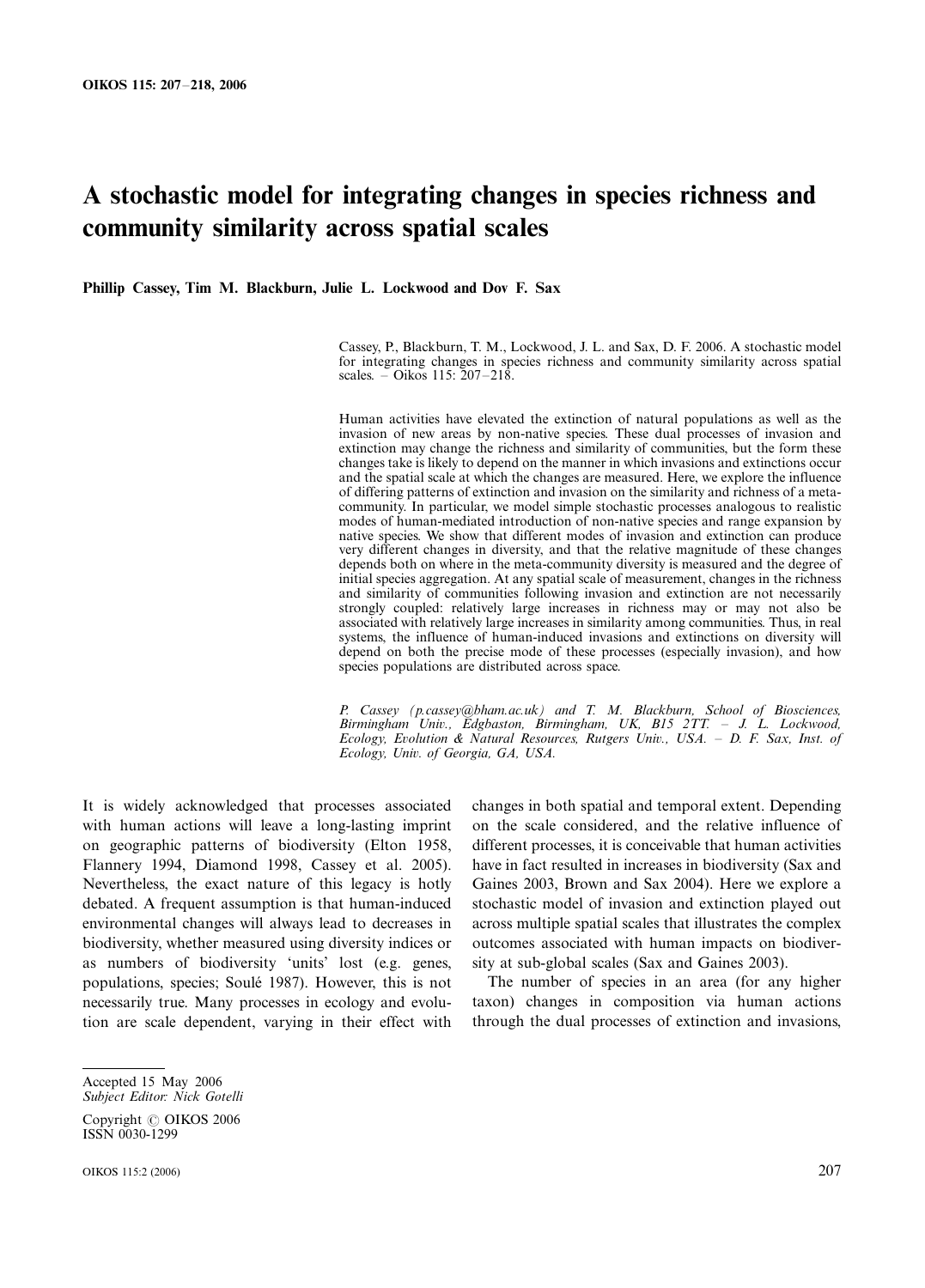and so transformations of biodiversity patterns may be acute in regions that are simultaneously extinction and invasion hotspots (i.e. double-hotspots sensu Lockwood 2006). Extinction always leads to a reduction in biodiversity at the global scale as the extinction of any species necessarily results in a decrease in global species diversity. At all scales less than global, however, net increases in species richness are possible whenever the number of species extinctions is exceeded by the number of non-native species invasions. For example, in New Zealand more than 2000 non-native plant species have established self-sustaining populations, while fewer than 10 native plant species have gone extinct  $-$  resulting in a large net increase in plant species richness across the islands of New Zealand (Duncan and Williams 2002). Nevertheless, net species richness can also decrease at local or regional scales. For example, the islands of Hawaii lost at least 74 endemic bird species to extinction following human colonisation, but have gained only 51 bird species through non-native bird introductions (Scott et al. 2001). However, within the archipelago, some islands (e.g. Kauai, Oahu, Lanai and Hawaii) have gained more bird species than they have lost (Blackburn et al. 2004). Thus, Hawaiian bird extinctions have lead to decreases in avian diversity at the global and archipelago scales, but have in some cases been more than offset by introductions leading to increases in avian species richness at the scale of individual islands (Lockwood 2006).

Such increases or decreases in species richness (i.e. changes in alpha or gamma diversity) are not the sole product of human-induced invasions and extinctions. Changes in biodiversity may also be accompanied by increases in species similarity between locations (i.e. decrease in beta diversity). The extinction of unique native populations and the introduction of widespread non-native species can decrease the distinctiveness of biotas at a range of spatial scales, a process termed taxonomic homogenization (McKinney and Lockwood 1999, Olden and Rooney 2006). However, it is equally plausible that the extinction of local populations of ubiquitous species and the establishment of non-native species within only one or a few localities can increase the distinctiveness of biotas at a range of spatial scales, termed taxonomic differentiation (Olden and Poff 2003, Marchetti et al. 2006, Olden and Rooney 2006).

The extent to which both richness and similarity increase or decrease as a result of human activities may also depend on the manner in which invasion occurs. Human activities have given rise to a variety of ways in which species may be introduced to non-native locals. Species may be introduced deliberately for the purposes of agriculture, hunting or aesthetic appeal; the last as promoted by various acclimatisation societies (Lever 1992). However, accidental introductions may also occur. For example, a diverse assemblage of marine organisms has been transported across and between ocean basins in the ballast tank water of ships. Such tanks may hold several thousand tons of water, potentially resulting in large unintentional introduction events (Wonham et al. 2000, Drake and Lodge 2004). Clearly, the characteristics of deliberate and accidental introduction events, and of the species spreading via them, are likely to be quite different from those introduced intentionally. Moreover, human activities may promote range expansion by some species without direct human intervention (e.g. in response to urbanization or climate change), for which invasions may have different characteristics again.

Recently, Olden and Poff (2003, 2004) presented a mechanistic investigation of how communities may homogenize or differentiate given particular species pools of native and non-native species. They presented 14 different scenarios for the effects of invasion and extinction on the similarity of a simple two-habitat model. These scenarios differed in whether the same or different (or no) species invaded the two habitats, or whether the same or different (or no) species went extinct from them. There has been a rapid growth in interest in homogenization since the publication of McKinney and Lockwood (1999), but as Olden and Poff (2003) pointed out, there has been remarkably little progress in building a theoretical framework that can describe the full set of expectations given various invasion and extinction scenarios. Though their model was quite simple, these authors showed that predictions from it could be used to draw conclusions about patterns in taxonomic homogenization and extrapolate to real data (Olden and Poff 2004, Olden et al. 2006).

Here we employ a stochastic modelling approach to explore the influence of different processes by which extinction and invasion occur on changes in both species richness and community similarity at different spatial scales. As the number of case studies in homogenization increases, there is a growing recognition of the importance of spatial scale in determining how diversity is modified by extinctions and invasions (Marchetti et al. 2001, McKinney 2005, Olden and Rooney 2006). Thus, we expand the model universe of Olden and Poff from just two interacting habitats to include a series of nested 'patches', or a meta-community (Leibold et al. 2004). As a consequence of envisioning the model universe as a meta-community we can also explicitly treat the various modes of invasion seen in the real world (as described above) and thus determine the relative effects of each of these modes on homogenization patterns as suggested by Lockwood (2004). We show that different mechanisms of species gain and loss give qualitatively different patterns of change in species richness at different spatial scales, which with appropriate data allows us to draw inferences about the action of these processes in real ecological systems. We also relate these changes in richness to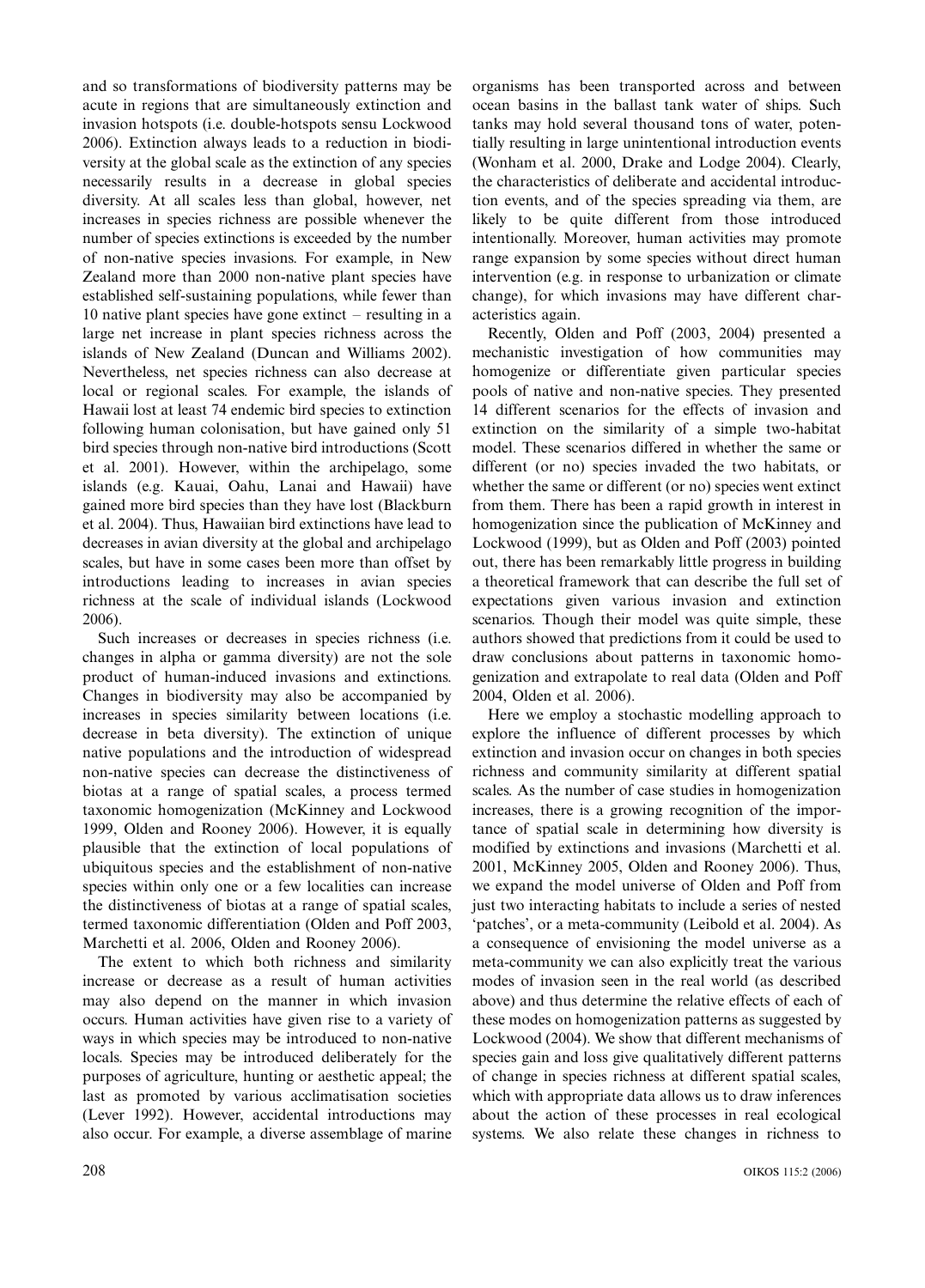changes in community similarity and show that these two metrics of biodiversity (Olden and Rooney 2006) have a complex relationship that varies between scales.

# A simulation model of population extinction and habitat invasion

Our simulation model is a population-based spatially explicit model of extinction and invasion that follows the work of Olden and Poff (2003). All species are considered equivalent, there are no trophic interactions, and we include no intra- or inter-specific population dynamics. We extend previous models by directly incorporating spatial scale whereby habitats are nested within 'islands' and islands are nested within 'archipelagos' (Fig. 1). This is an idealized scenario that can produce a set of 'null' expectations in terms of the effects of invasions and extinctions on diversity patterns. It can be easily extended with more complex dynamics typical of meta-community models in future versions (Discussion).

Our model universe is composed of nested landscapes of j habitat patches with variable capacities (i.e. potential species richness) and n species, where the number of species, n, is equal to the number of habitats, j. A single habitat patch is the smallest spatial level and x habitat patches are nested within an 'island', x islands are nested within an 'archipelago', and x archipelagos are nested globally (Fig. 1). Thus, the number of habitat patches per level increments by a single power q (where if  $q = 0$ ,  $\ldots$ , 3 then  $x^0 = a$  single habitat patch,  $x^1 =$  the number of habitat patches per island,  $x^2$  = the number of habitat patches per archipelago, and  $x^3 = j$  = the total number of



Fig. 1. A diagram of our meta-community including habitats (a) small hollow rectangles; within islands (b) larger grey rectangles; and islands within archipelagos (c) joined by solid lines, for the situation where  $x = 3$ . All species in our metacommunity are considered trophic equivalents. Extinction and invasion are stochastic and are not influenced by inter- or intraspecific interactions. We model thirteen extinction and invasion scenarios between the elements of our meta-community to determine their associated effect on species richness and community similarity.

habitat patches). Although any number of nested spatial levels and populations per patch are possible, for brevity we present results for the situation where  $q = 0, \ldots, 3$  and  $x = 5$ , and hence j and n both equal 125. Results for the range of  $x = 2, \ldots, 10$  are simple to compute and consistent with all the findings we present here.

By spatially extending the simple two-habitat model of Olden and Poff (2003), we had to confront the question of how initially to distribute 'native' species' populations across the various meta-community levels. We set our rules for 'seeding' the various habitats such that they reflect observed species' population distributions. First, the number of populations allocated to each species followed a log-series distribution, such that the total number of populations was constant for any given species,

$$
S_i = 0.5n - \left(\frac{0.5n - 1}{\ln(n)}\right) \ln(i)
$$
 (1)

where  $S_i$  is a whole (absolute) number of populations for the ith species and  $S_i$  is always less than  $i/2$ . The log-series was chosen as a reasonable description of the distribution of populations amongst species in many natural assemblages (Hubbell 2001).

Second, populations of species had to be distributed among habitat patches so that initial levels of 'native' richness and endemism were biologically reasonable. Initially, we aggregated all the populations of a species as much as possible (aggregated model). Thus, one habitat was randomly selected for each species, and remaining populations of the species were added to habitats on this island until either all populations of the species were allocated or all habitats of an island were full. In the latter case, we allocated any remaining populations to a second island in the same archipelago, and so on until either we allocated all populations of the species to a habitat or all habitats in the archipelago were full. In this latter case, we choose another archipelago at random and the process was repeated. In this model, any species with a range size (number of populations) less than the number of habitats on an island is a single island endemic. Under this aggregated model of initial species distribution, average species richness was 12.4 for habitats, 14.4 for islands and 28.5 for archipelagos.

In reality, for most taxa the true level of richness may be higher and endemism lower than in the above aggregated model. Thus we constructed a second model of initial species distribution (clustered model) aiming to produce a low-endemism, high richness 'bracket' to the aggregated model such that the two distribution models together would capture most realistic species' distributions. In the clustered model, we chose a random habitat and we assigned a species' first population to this habitat. We arbitrarily numbered habitats within an island  $k_1$  to  $k_x$ . We allocated subsequent populations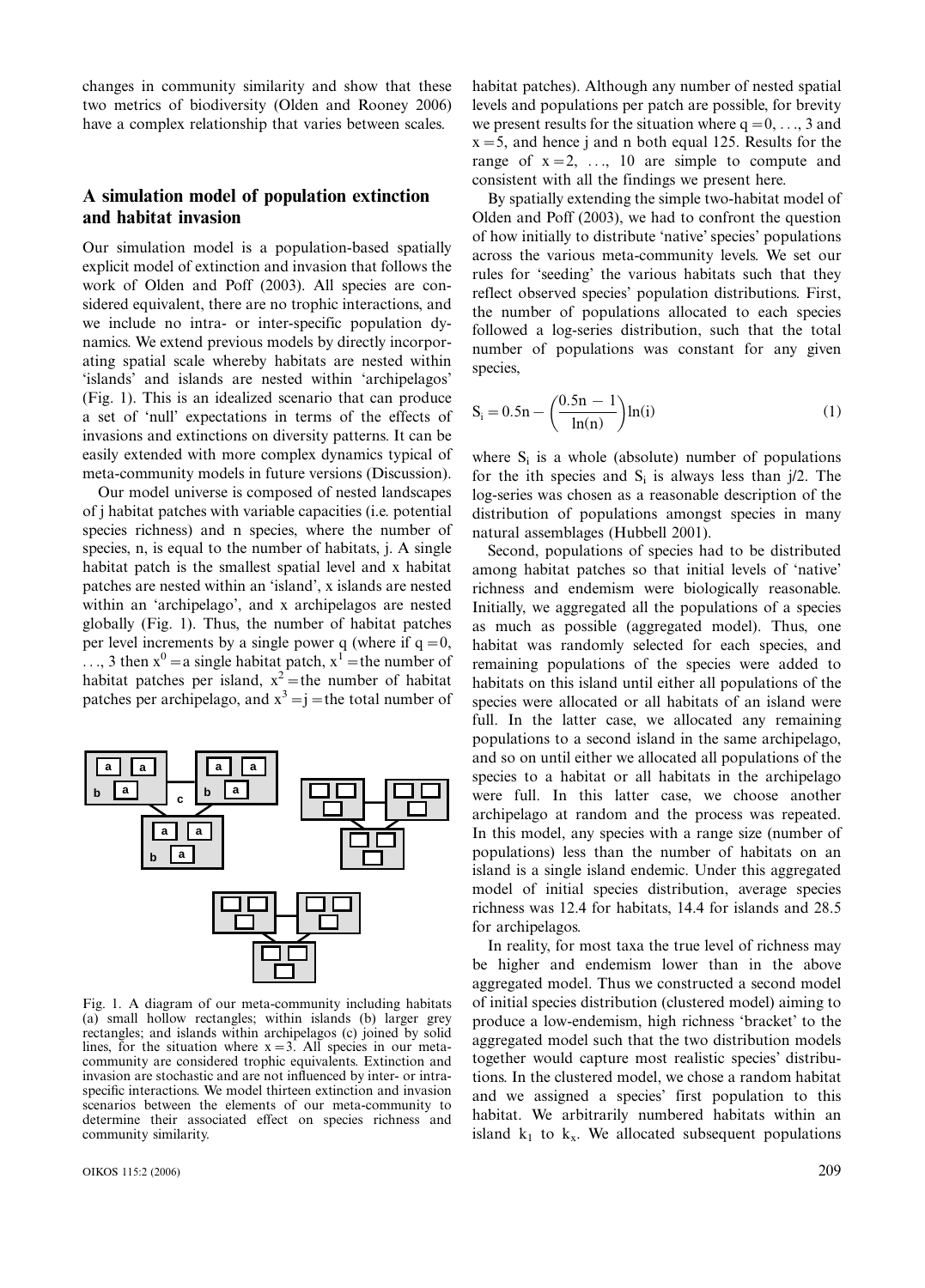of this species to higher numbered habitats on this island (e.g. following the assignment of habitat  $k_i$ , we assigned subsequent populations to habitats  $k_i$  to  $k_x$  only) until either we allocated all populations of the species to a habitat or all available habitat patches were occupied. In the latter case, we allocated remaining populations to a second island, with the same allocation rule for habitats within the island, and with the probability that this second island is in the same archipelago as the first set to be 0.5. We repeated this process until all populations of all species were allocated to a habitat patch. Under this model, average species richness was 12.9 for habitats, 21.6 for islands and 56.5 for archipelagos.

The aggregated and clustered models both produced levels of endemism that are comparable to known empirical data. Under the aggregated model, 33% of species are, on average, restricted to a single island, and 86% to a single archipelago. These values fall to 22% and 36% for the clustered model. These values compare to 52% of native species found only on one island and 74% in one archipelago for the data on real island bird distributions compiled by Blackburn et al. (2004). Blackburn and colleagues' data are likely an overestimate of single island endemism as presence on only one island in their dataset does not exclude a species presence elsewhere (as their database does not include all islands globally). Nevertheless, the clustered and aggregated models do not differ hugely from these observed levels of endemism for birds, suggesting that they may reasonably reflect real-world distribution patterns.

# Thirteen scenarios of species invasions and extinctions

For both initial distribution methods, we modelled a series of simple modes (13 scenarios) of extinction and invasion (Fig. 2). We first describe each mode separately, and then how we combine them to model changes in species richness and across-community similarity. In each case we are interested only in the relative change in species richness or similarity. We therefore assume an ecological state where species or population identity is fixed and each series of extinction and invasion transitions occur only once.

### Population extinction (1)

p populations are randomly chosen for extinction from the n species. By chance, common species are more likely to lose populations (since they have a greater total number of populations) and only very rare species are likely to become 'globally' extinct (since only species represented by a very small total number of populations are likely to lose all those populations 'randomly' in a single time step). This scenario of population extinction is consistent with empirically observed progression of a widespread species moving towards extinction, in which populations are systematically lost well before entire species become extinct (Hobbs and Mooney 1998), and with extinction in highly endemic species in which the loss of a population equates directly with the loss of the entire species (e.g. single island endemic).

### Widespread invasion (2)

P species are randomly chosen to be invasive. In this model, a species doubles its original number of populations  $S_i$  by invading  $S_i$  randomly chosen novel habitats from where it was previously absent. We constructed this invasion scenario to portray the effects of a few species being introduced successfully worldwide, as is the case with species used in agriculture and aquaculture. This scenario could also reflect instances where a single species has been successfully introduced worldwide due





Fig. 2. Summary of the 13 invasion and/or extinction scenarios modelled. Initially, we model extinction (scenario 1) and invasion (scenario  $2-5$ ) as separate processes. We then model population extinction subsequently followed by each of the four invasion modes (scenario 6-9). Conversely, each of the four invasion modes may lead to extinction of the globally rarest population in the invaded habitat (scenario  $10-13$ ).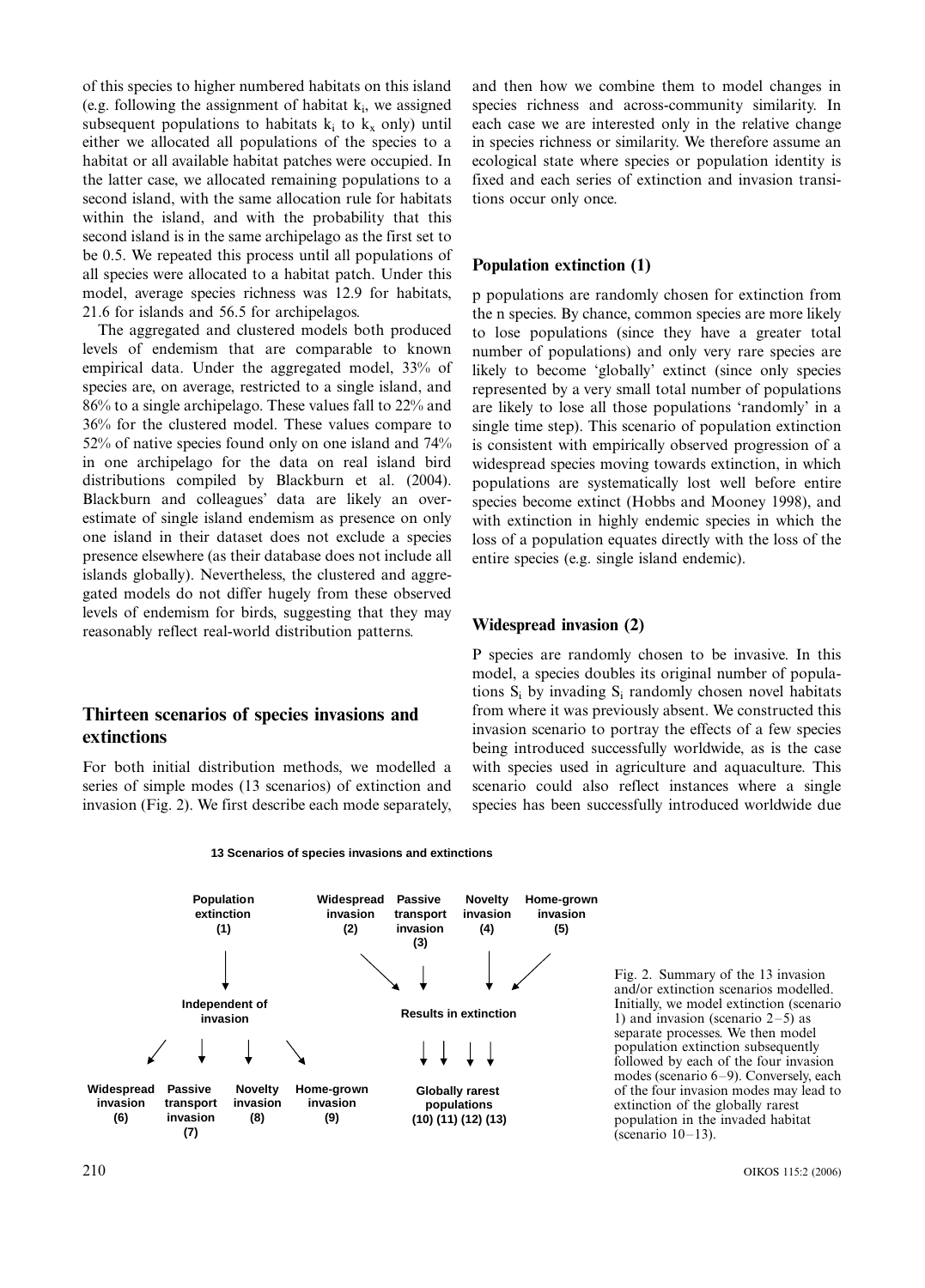to its widespread appeal as a game or pet species. For example, goldfish Carassius auratus, rainbow trout Oncorhynchus mykiss and the mallard Anas platyrhynchos are all distributed worldwide due to the frequency and consistency that they have been introduced given human preferences for pets and game (Fuller et al. 1999, Lockwood 1999).

#### Passive transport invasion (3)

p populations are randomly chosen to invade a random novel habitat. In each iteration of this scenario p is calculated as  $\Sigma S_i$  from the P species chosen in the previous model. By chance, common species are more likely to have an invasive population than are rare species. We constructed this invasion scenario to represent the passive or unintentional transport of non-native species. These species are typically randomly entrained within ballast water or cargo holds, or they hitchhike on other species, as a simple function of their ubiquity in their native range.

### Novelty invasion (4)

R species are randomly chosen (with replacement from p populations) to invade a random new habitat. This model assumes that invasiveness is not related to population abundance and, by chance, rare species therefore expand their distribution (proportionally) more than common species (since rare species have smaller geographical ranges and any expansion of that range is likely to increase total range size more than for a common species). This scenario differs from species invasion (scenario 2) in that each time a species is randomly selected its  $S_i$  increases by 1, rather than doubling, and each species can be randomly chosen multiple times. We constructed this scenario to represent the many thousands of species that are moved into a non-native locale because of their aesthetic appeal to people, which is often idiosyncratic, and not necessarily repeatable from place to place. In some years such species may be introduced to many locations (i.e. a burst of introduction activity following fashion trends), and in some years they may be introduced to only a few. Examples of novelty invasions include the many finches that have established on Hawaii, Tahiti and Puerto Rico due to the efforts of acclimatization societies (Long 1981); the various non-native freshwater fishes established within California watersheds due to game, pet, and bait releases (Marchetti et al. 2006); or the many different plant species introduced through time to the Czech Republic following various connections to other countries and changing human perceptions of the utility of plants (Pyšek 2003).

#### Home-grown invasion (5)

p populations are randomly chosen to invade the 'closest' novel habitat within the same island or the same archipelago. In this model if the species already occurs within all habitats of an archipelago a random novel habitat is then chosen outside the archipelago. Cox (1999) labelled species that expand their ranges within their native continent or island due to the environmental changes wrought by human actions as ''home-grown exotics''. Interest in these species has increased recently as they are often considered nuisance species, and they may play a large role in the homogenization of local biological communities (McKinney 2005).

For the above modes of extinction and invasion, we considered the following processes of taxonomic homogenization. We first examined the influence of extinction and invasion as separate processes (Fig. 2; model 1 to 5). This scenario represents a baseline run where we can deduce the effects of invasions and extinctions on biodiversity patterns independently of one another. Second, we treated population extinction and invasion as sequential independent processes where population extinction is subsequently followed by the invasion of novel habitats (Fig. 2; model 6 to 9). This scenario matches the suggestions of Gurevitch and Padilla (2004), Davis (2003) and others who marshal evidence that invasions often do not directly cause extinctions. Instead, invasions follow the extinction of native species because they are both the by-products of human actions that drastically alter biological conditions. Nevertheless, there are clearly instances when invasive species may have harmful impacts on natives often to the point of driving populations of native species extinct (Cox 1999). If enough populations of negatively impacted, or the native species is globally rare, the invader can drive a native species extinct. Thus, in our third scenario, we considered the case where invasion explicitly caused the extinction of the globally rarest populations (Fig. 2; model 10 to 13).

# Measuring average changes in species richness and across-community similarity

Each iteration of the model included all 13 extinction and invasions scenarios starting with the same initial spatial distribution of populations, and with a constant number of species P, chosen as invaders. Each simulation consisted of 1000 iterations. From each iteration, we chose a single random habitat and the average change in species richness and similarity was calculated (below) for each scenario across the 1000 iterations. Average changes in species richness and similarity were also calculated for the island and the archipelago that contained the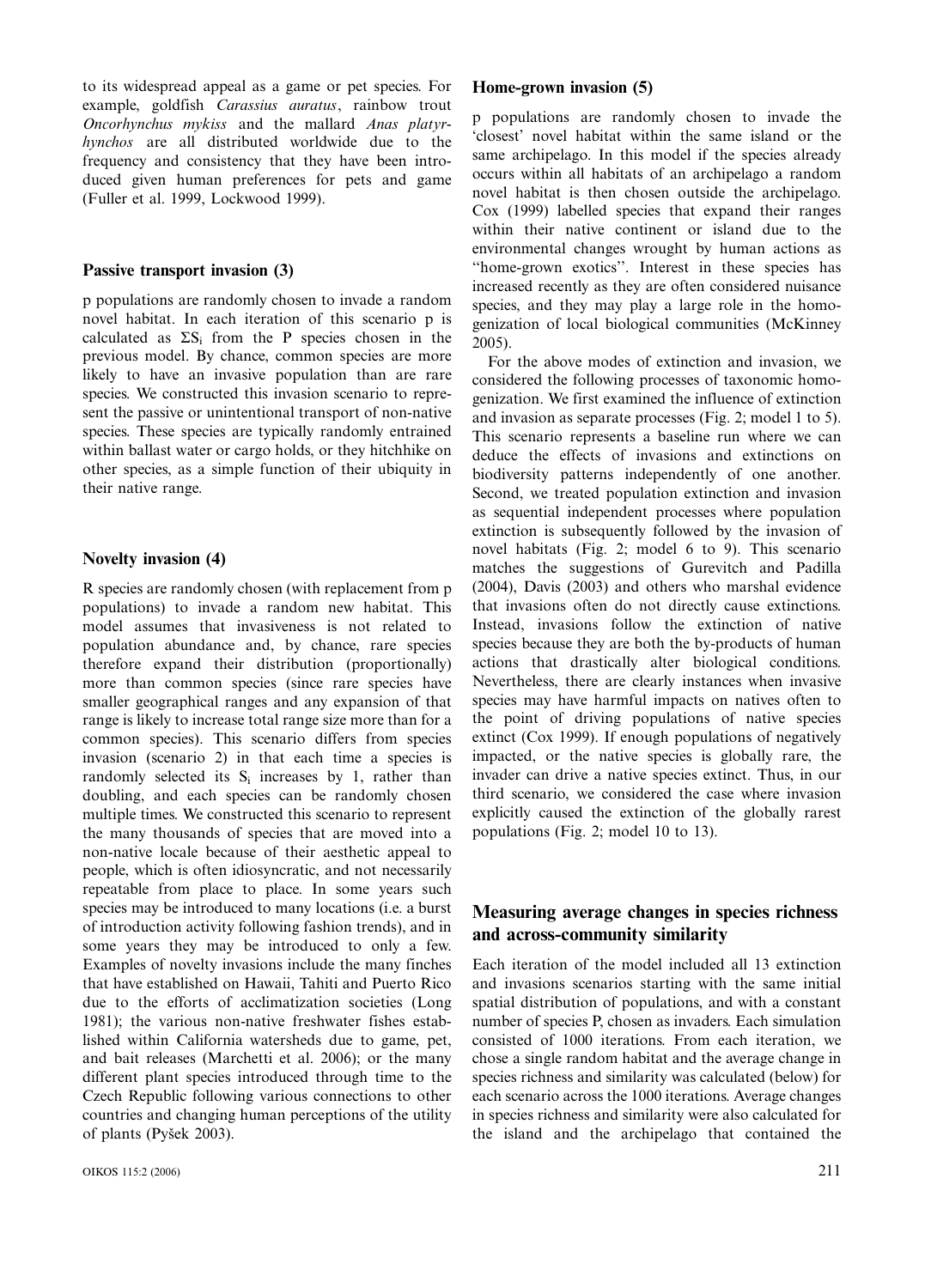random habitat, and the global change in species richness.

The change in species richness at a given scale (habitat, island, archipelago, global) was estimated as the average proportional change in number of species between the null state (pre invasion and/or extinction) and the transition state (post invasion and/or extinction), expressed as  $(S_{TR}-S_{NULL})/S_{NULL}$ .

The change in community similarity (presence or absence of a species within a community) at a given scale (habitat, island, archipelago) was estimated as the average  $\Delta CS$  (change in community similarity). The average  $\Delta CS$  was calculated as the difference in Bray-Curtis similarity coefficients between the transition state and the null state. The Bray-Curtis similarity coefficient was calculated as:

$$
S_{jk} = 100 \left[ 1 - \frac{\sum_{i=1}^{p} |y_{ij} - y_{ik}|}{\sum_{i=1}^{p} |(y_{ij} + y_{ik})|} \right]
$$
 (2)

where  $S_{jk}$  is the similarity coefficient,  $y_{ij}$  is the presence of the ith species in the jth location and  $y_{ik}$  is the presence of the same species (ith) in the kth location. The similarity coefficient  $(S_{ik})$  ranges from 0, in the case where no species are in common between localities, to 100, in the case where two localities are identical in composition (Legendre and Legendre 1998). Similarity coefficients were calculated between a locale and all other locales for each of the three scales (habitat, island, archipelago).  $\Delta CS$  were then calculated between the transition state and the null state and these scores (representing the change in Bray-Curtis coefficients between the null and transition states for each pairwise locale comparison) were averaged for each habitat, island, and archipelago. If the average  $\Delta CS$  is positive, the locale has (on average) become more similar to the other locales after invasion and extinction. If the average  $\Delta CS$  is negative, the locale has (on average) become less similar to the other locales.

## Outcomes of simulation models

The results of our simulation model show that different distributions of populations across habitats, as well as different modes of extinction and invasion all have strong influences on changes in species richness and across-community similarity at different spatial scales. Depending on the combination of these scenarios a wide range of outcomes are possible. Relationships are plotted as the average of 1000 model iterations within Fig. 3. In all cases, measures of error are too small to be visually informative and are thus not represented in these figures. Thus, all lines in Fig. 3 are non-overlapping and represent distinct outcomes from stochastic extinction and invasion across scales.

# The influence of invasion and extinction on species richness

For scenarios where extinction and invasion occur as separate processes (scenarios  $1-5$ ), changes in richness are primarily positive for invasion and negative for extinction (Fig. 3a, 3d). Population extinction removes, on average, 10% of species only at the habitat scale. The lower rates of extinction at larger scales result because the extinction of a population from a habitat on an island does not necessarily mean the extinction of that species from that island (or if it does cause extinction from the island, not necessarily from the archipelago or globally). The more spatially aggregated the populations, the less population extinction decreases richness at the larger scales (Fig. 3a, cf. 3d). Aggregation ensures that the extinction of a population from an island or archipelago is less likely to lower island or archipelago richness because other populations of the species are more likely to survive (an ''insurance effect'').

All modes of invasion increase average richness at the habitat scale by 10% when their effects are considered separately (Fig. 3a, 3d). This is expected since, on average,  $\Sigma S_i = 10\%$  of all populations are invasive. Global richness is unaffected by invasion alone (Fig. 3a, 3d). Of all invasion scenarios, novelty invasion results in the greatest increases in average richness at the island and archipelago scales. Since species are chosen for novelty invasion independently of their population number, this invasion mode confers a relatively high opportunity for rare species to expand their range, which as a result leads to increases in richness at island and archipelago scales. In contrast, home-grown invasion produces the smallest increases in average richness at the island and archipelago scales because the nearest available habitat is invaded, which is often on the same island as the original 'native' population. Widespread and passive transport invasions produce changes in richness at both the island and archipelago scales intermediate to the other two modes, with greater increases due to passive transport invasion. Relative to widespread invasion, passive transport invasion is likely to favour the spread of more widespread species, because populations of such species are more likely to be chosen for invasion. However, passive transport invasion also resulted in invasion by 60% of species, on average (cf. only 10% of species spread by widespread invasion), and so has a slightly greater positive effect on richness at intermediate scales as more species reach new islands and archipelagos as compared to widespread invasion.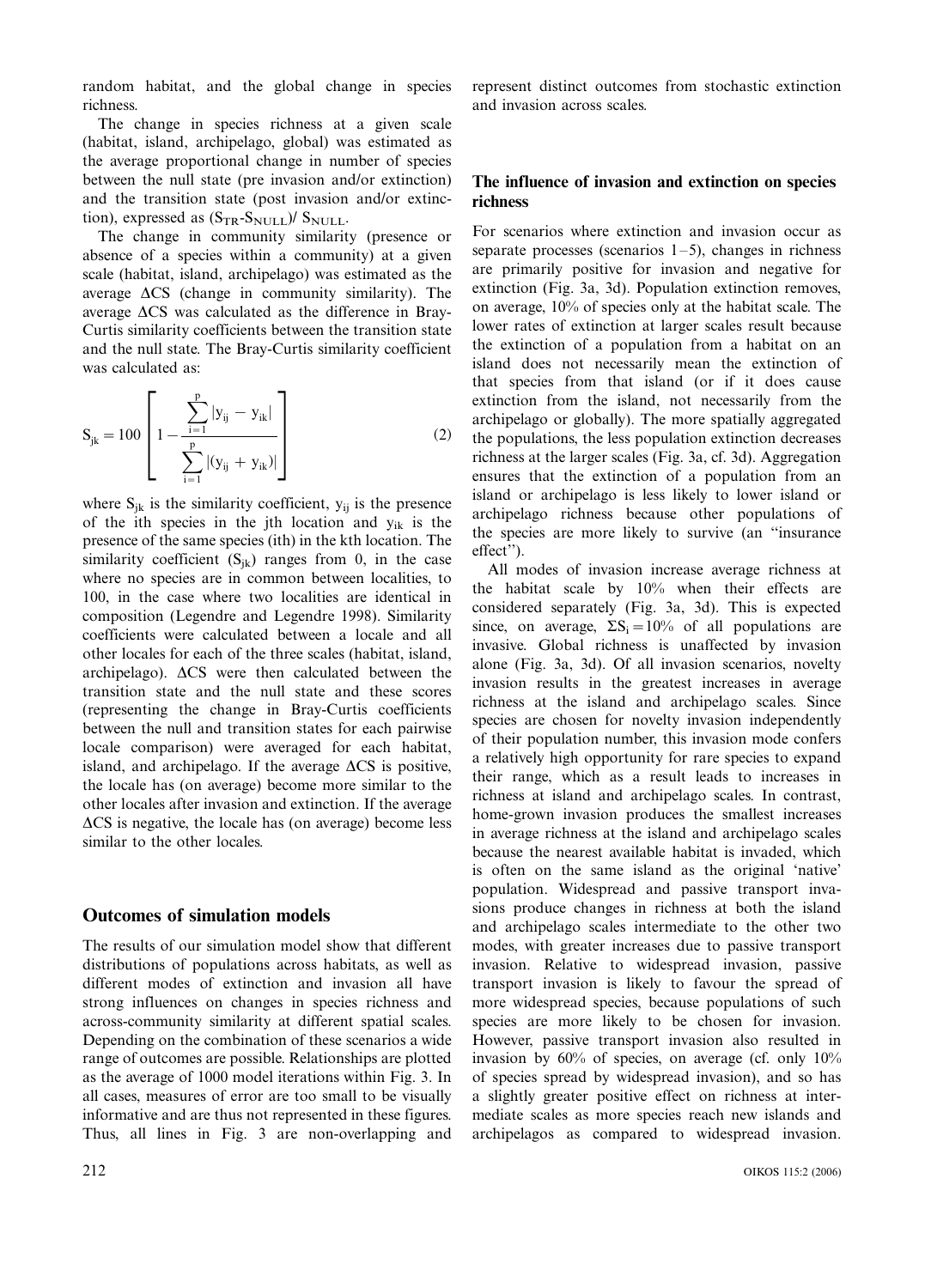

Fig. 3. Average changes in diversity (species richness) and community similarity for 1000 model iterations at different spatial scales for different invasion (i) and extinction (e) modes and different spatial distributions of native populations. Note that standard errors are too small to plot on these graphs. Average changes in diversity when native populations are (a) aggregated and invasion and extinction are independent; (b) aggregated and population extinction is followed by subsequent invasion; (c) aggregated and invasion results in extinction of the rarest population; (d) clustered and invasion and extinction are independent; (e) clustered and population extinction is followed by subsequent invasion; (f) clustered and invasion results in extinction of the rarest population. Average changes in community similarity when native populations are (g) aggregated and invasion and extinction are independent; (h) aggregated and population extinction is followed by subsequent invasion; (i) aggregated and invasion results in extinction of the rarest population; (j) clustered and invasion and extinction are independent; (k) clustered and population extinction is followed by subsequent invasion; (l) clustered and invasion results in extinction of the rarest population. See the text for details on how the spatial distributions of native populations are determined in the aggregated and clustered models.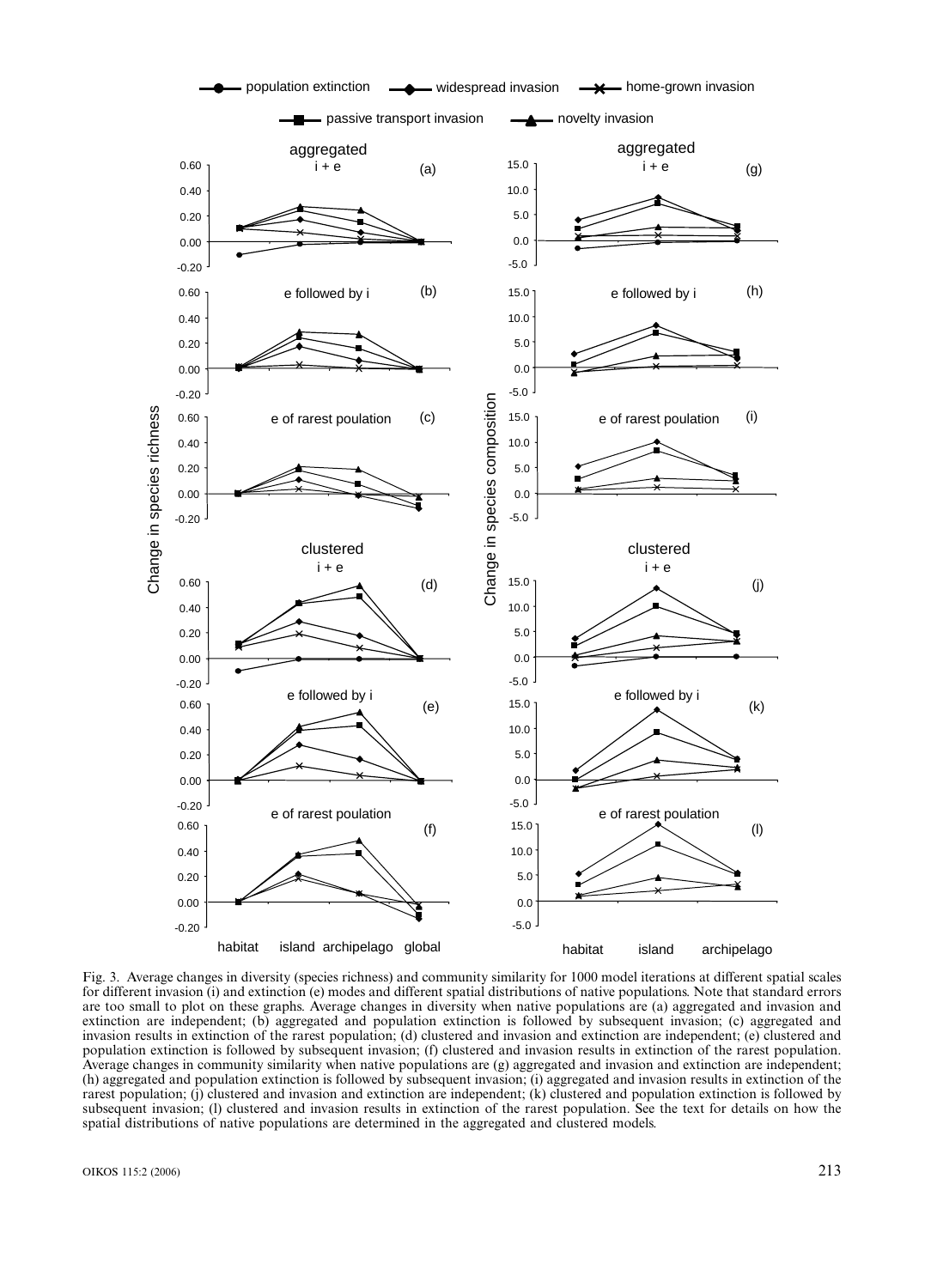Passive transport invasion leads to lower increases in archipelago richness than novelty invasion because the latter tends to favour the spread of rare species.

Increasing the initial spatial aggregation of species' populations increases the effect of invasion on richness at island and archipelago scales (Fig. 3a, cf. 3d). This is due to the greater aggregation of populations decreasing the number of islands and archipelagos on which any given species occurs, and consequently increasing the probability that invasion will place a species on an island or archipelago on which it did not previously occur. Aggregation also lowers the average richness of islands (clustered  $= 21$ ; aggregated  $= 15$ ) and archipelagos (clustered  $= 58$ ; aggregated  $= 29$ ), and hence a given number of new species invading will lead to a greater percentage increase in richness by default.

All invasion processes lead to diversity increases at the island and archipelago scale when population extinction is followed by subsequent habitat invasion (scenario 6 9; Fig. 3b, 3e). Home-grown invasion leads to the lowest increases in diversity at the island and archipelago scales because most invaders are already present in another habitat on any given island. Novelty invasion tends to lead to the greatest diversity increases on islands and archipelagos because it favours the spread of rare species more than the other invasion modes. Widespread invasion involves fewer species than passive transport invasion (10% vs an average of 60%), hence leading to the lower increases in diversity at the island and archipelago scale for widespread invasion. Diversity is more likely to increase at island and archipelago scales the more aggregated are a species' populations. Aggregation increases both the probability that invasion will place a species on an island or archipelago on which it did not previously occur and the probability that the insurance effect will prevent island- or archipelago-wide extinction.

Clearly, invasion cannot compensate for extinction at the global scale, and so global richness always declines when both extinction and invasion are coupled together. However, these declines tend to be very slight at both levels of population aggregation when the population going extinct from each habitat is chosen at random with respect to the species' global abundance (model  $6-9$ ; Fig. 3b, 3e). This is because populations of common species are more likely to be selected for extinction, and hence very few species go globally extinct in these models. The outcome is somewhat different if invasion of a habitat causes the extinction of the globally rarest species in that habitat (scenario  $10-13$ ). The deletion of rare species from habitats leads ultimately to global extinction for some. Nevertheless, all modes of invasion lead to increases in richness at the island and archipelago scales (Fig. 3c, 3f) as population aggregation guarantees that extinction is reduced by the insurance effect while invasion still generally takes species to islands they did not previously occupy.

# The influence of invasion and extinction on betweencommunity similarity

For the scenario where extinction and invasion are separate processes, all invasion modes lead to increases in community similarity (homogenization) at all scales as species are spread to habitats, islands and archipelagos they did not previously occupy. Invasions necessarily increase habitat-level richness by a constant amount, but they vary in the extent to which they homogenize communities at this scale. Passive transport and widespread invasion processes tend to lead to the greatest homogenization at all scales (Fig. 3g, 3j), as common species or a restricted set of species, respectively, are spread across the model universe. Home-grown invasion leads to small changes in CS at the island and archipelago scales. At the habitat scale, home-grown invasion leads to homogenization as it redistributes species within islands rather than across them. This effect also serves to limit the extent to which homegrown invasion leads to habitat homogenization across the entire model universe. Novelty invasion also leads to relatively small increases in CS, as it tends to favour the movement of rare species. Thus, the degree of homogenization that is expected via (any) invasion is offset by the distinctiveness of the non-native species being gained, which in turn tends to moderate increases in CS. Increasing population aggregation increases the homogenizing effect of the various invasion processes (Fig. 3g, 3j). Clearly, the more aggregated populations are initially, the more dissimilar habitats, islands and archipelagos are likely to be on average, and so the greater the increase in CS that results from invasion.

Population extinction decreases CS at the habitat scale but does not change CS at larger scales, as it rarely leads to changes in species composition on islands or archipelagos. Consequently, when population extinction is subsequently followed by invasion CS tends to increase (Fig. 3h, 3k). Homogenization also results when invasion causes the extinction of the globally rarest species in the habitat (Fig. 3i, 3l). This may be because replacing the most distinctive species from a habitat has less effect on overall CS when all habitats on an island have initially similar species compositions, and so invasion is as likely to decrease overall CS as increase it. Increases in similarity are greatest at the island scale since this scale has the highest probability of receiving novel species. As aggregation increases, the degree of homogenization at the island scale also increases. This is because increasing aggregation causes islands to become relatively more dissimilar, on average, to other islands than what we see between habitats or archipelagos.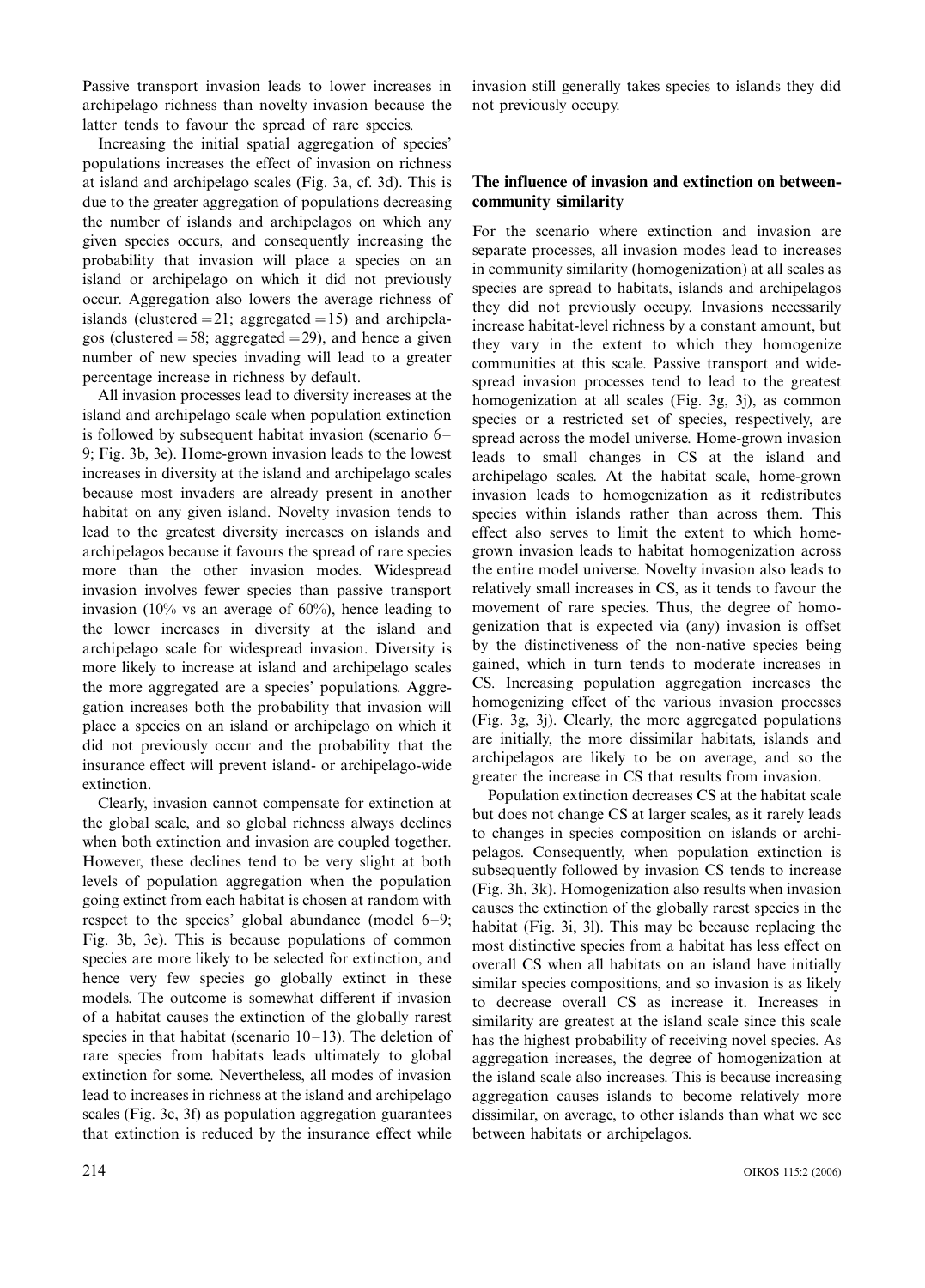### **Discussion**

The models we have presented here are necessarily highly simplified caricatures of the invasion and extinction processes currently altering the richness and similarity of ecological communities the world over. What does such a simplified model bring to our understanding of diversity changes in the face of human-induced extinction and invasion? Our model extends that of Olden and Poff (2003) and importantly considers the nested spatial scale of species distributions, thus providing a more complete 'bestiary' of expectations for how real world changes to diversity can be envisaged. It is thus best to view our results as a series of 'null' expectations for diversity changes that result from invasion and extinction in the absence of more complex trophic and inter-specific dynamics. For example, no attempt has been made to model differences in the probability that populations will survive the invasion process and go on to produce viable populations: it is assumed that this probability is equal for all populations (and establishment equals 100%), although setting a different constant probability would not, on average, change any of the results presented. Further, each invasion in the real world may lead to the loss of more or less than one species from the invaded habitat. However, an average loss greater (or less) than one across invaded habitats would simply serve to raise or lower the curves for changes in richness and change in community similarity we report here, rather than leading to qualitative changes in the form of those curves. Although this might lead to decreases in richness or similarity where our models show increases (or vice versa), it would not lead to differences in the rank order of the magnitude of different invasion processes (unless different invasion processes were assumed to result in different levels of extinction). Nevertheless, setting invasion and extinction rates to be proportional may not be unrealistic. Sax et al. (2002) showed that for many taxa across several locations, species richness has remained unchanged despite considerable episodes of extinctions and invasions.

We can also evaluate the influence of native species distributions across scales and show how they may react to invasion and extinction. Increasing clustering of initial species' distribution affects patterns of extinction by reducing the likelihood that the loss of a population from a habitat equates to the loss of that species from an island or archipelago. Spatial insurance effects are common features of models in ecosystem and landscape ecology (Naeem and Li 1997, Loreau et al. 2003). We note, however, that local extinction and global extinction are very different and traditionally species are most likely to be protected from extinction when their populations are more widely distributed. Clustering of initial species' distributions also affects the influence of invasion by reducing the likelihood that an invading species is already present on an island or archipelago. Therefore, overall the effect of increasing the initial spatial aggregation of species is to increase the likelihood that richness and community similarity will increase at the island and archipelago scales (Fig. 3). That is, the more distinct communities are to begin with, the greater the effect of homogenizing processes. This result has real consequences in terms of how society approaches conservation of areas with high native species richness and endemism such as can be found on remote islands (e.g. the Galapagos Islands) or within evolutionary hotspots (e.g. Isthmus of Panama). Our results suggest that these areas are especially vulnerable to the homogenizing influence of non-native species and the loss of endemics.

Whatever the initial spatial arrangement of species, however, the different processes by which we modelled invasion and extinction led to substantial quantitative differences in richness and similarity changes across spatial scales (Olden and Poff 2003). This result was expected from the growing number of case studies showing differing degrees of homogenization across observational scales (Marchetti et al. 2001, 2006, Olden and Poff 2004, McKinney 2005). However, our model provides the first full accounting of how scale effects the degree of homogenization, and how homogenization is related to changes in species richness.

In general, the least changes in richness and community similarity pertain under the model of home-grown invasion (Fig. 2, 3). The aim of this model was to mimic the natural range expansion of a species, whereby its range size increases through the dispersal of populations to nearby habitats that become 'available' via human actions. Because this type of spread relatively rarely takes a species to a new island, let alone a new archipelago, both richness and community similarity at these scales tend to remain static when invasion is considered alone. At first glance, these results contrast with McKinney's (2005) finding that species invading from nearby sources have a more homogenizing effect than species from distant sources. However, this contrast is largely due to differences in scale. McKinney compares the effects on the similarity of communities within the US of invaders from within versus outside that country, but does not consider their influence at the larger scales within which those communities are nested. Clearly, the homogenizing effect of invaders from outside the US is likely to be greater at larger spatial scales. One interesting lacuna to this model of invasion is the tendency for low levels of global extinction to occur when the globally rarest species in a habitat is driven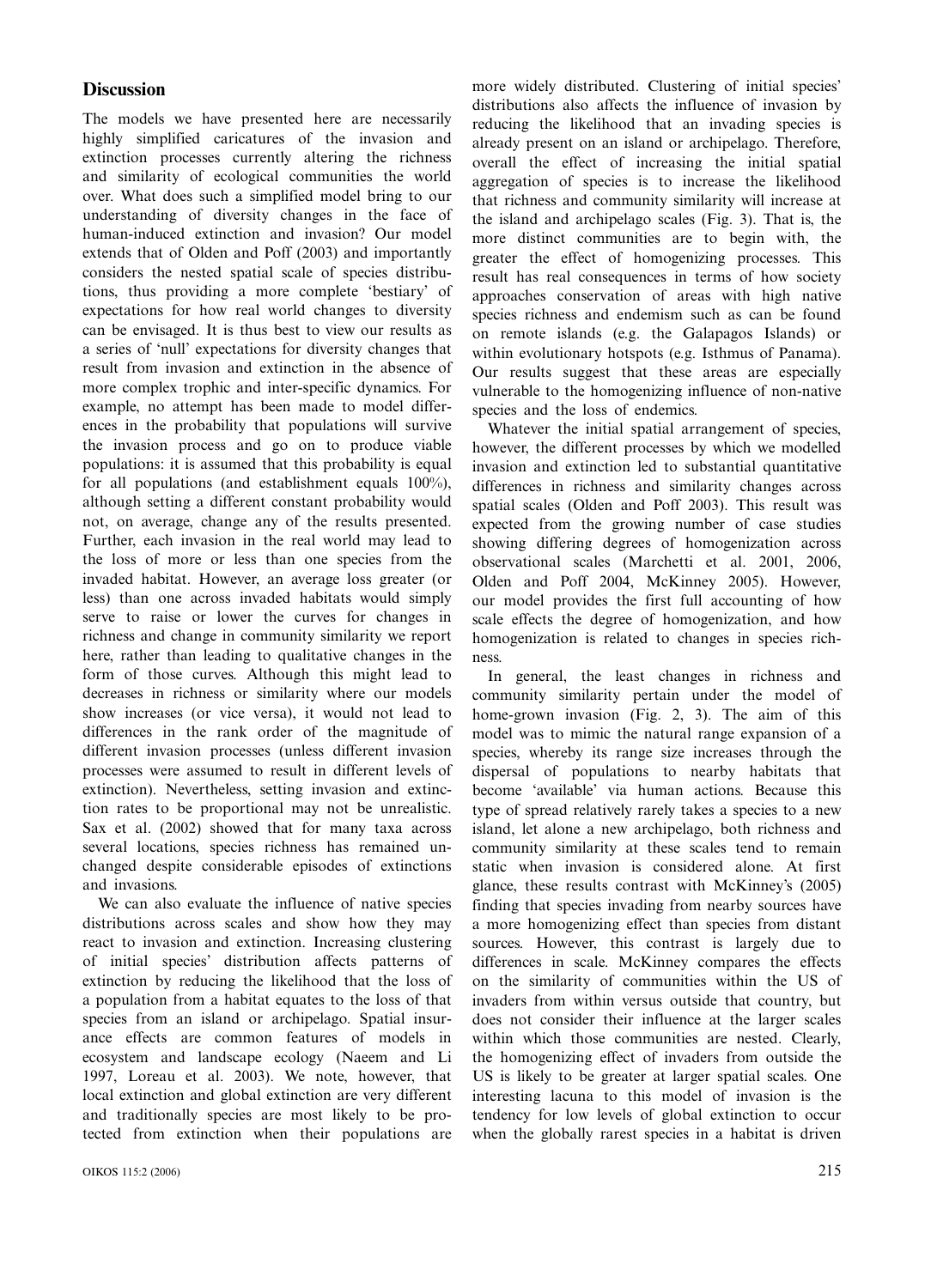extinct by a home-grown invader. This occurs because home-grown invasions tend to occur in a localised set of habitats. This demonstrates that the localisation of invasion to certain habitats lowers global extinction rates as a result, as most habitats (and hence species) are spared the consequences of invasion. A similar process may explain the low levels of plant species extinctions on islands, where patterns of habitat change and species extirpation have largely been concentrated in discrete (and productive) areas, leaving other areas free to support native species (and which may still provide sufficient area to support plant species that can persist at relatively low population levels).

Home-grown invasion results in relatively small changes in both richness and community similarity. Observing such 'coupled' changes in these two diversity metrics was unusual in our models, however. Novelty invasion generally results in the highest increases in richness at island and archipelago scales (Fig. 3). Yet, it also tends to produce low increases in community similarity, of a similar magnitude to home-grown invasion. Both of these are a consequence of the tendency for novelty invasion to favour the spread of rare species. Rare species are less likely already to be present on any island or archipelago, and so their introduction raises richness. While invasion should also raise community similarity, the homogenizing effect of novelty introductions is mitigated when the introduced species is itself rare. Previous studies have noted that invasion can serve to differentiate communities if different species are introduced to different habitats (Marchetti et al. 2001, 2006, Olden and Poff 2003). We show that similar effects can be generated in random models when the spread of rare species is favoured.

Other modes of human-mediated invasion may depend largely on availability for transport. Examples include the spread of marine organisms via ballast water (Wonham et al. 2000, Verling et al. 2005) and the spread of plant species in ballast soil. Here, the probability that a species is introduced is likely to be largely due to its abundance in the environment from which the medium containing the propagules is removed. This is modelled by passive transport invasion, where the likelihood of spread is proportional to the number of populations each species initially possesses. Passive transport invasion tends substantially to increase the richness of islands and archipelagos (Fig. 3). The strength of this effect is related to the degree of aggregation, as initially aggregated populations are spread widely across the model universe. This process also homogenizes habitats, islands and archipelagos, as population dispersal reduces the differences between them.

Widespread invasion models a situation where a relatively small number of species are selected for introduction, but those species invade widely. As such it may mimic the spread of agricultural crops, where a limited suite of plants have become very widespread globally (Diamond 1998). This mode of invasion invariably produces the highest levels of homogenization at the different spatial scales, and especially at the island scale (Results). Simply, the same few species are spread everywhere. However, this same fact means that the resulting richness increases are relatively low.

All modes of invasion increase richness at the island and archipelago scale under realistic patterns of population aggregation, and all also increase community similarity. The spread of 10% of the populations in our model universe, and hence a 10% increase on average in the number of species in each habitat, can nonetheless lead to as much as a 50% increase in the average richness of islands, and a 60% increase in the richness of archipelagos. However, the degree of change above the habitat scale differs across the invasion processes. The changes are least for our analogue of natural colonisation. Richness increases most under the indiscriminate dispersal of passive transport invasion, and the environment is most strongly homogenized when the same few species are introduced everywhere. Yet, all modes of invasion involve the same net gain in population numbers. Thus, when considering the impacts of invasion, one cannot consider all forms of invasion as equal: how species are spread is as important as the fact that spread occurs at all. Of particular note here is that models of natural invasion (i.e. home-grown invasion) have very different, and generally lesser, effects on community richness and similarity in comparison to models that mimic human-mediated invasion modes. The fact that invasions occur naturally does not imply that the consequences of natural and human-mediated invasion are necessarily similar (Cassey et al. 2005).

The effect of coupling extinction with invasion also depends on the form that invasion takes, and the spatial structure of species' populations. The obvious exception is at the global scale, where any net change in richness is always negative. Global richness always declines when there is extinction in the system, even if that extinction affects populations at random. Increases in richness at smaller scales due to invasions do not, in the short term at least, compensate for this. At intermediate scales, extinction plus invasion can in theory increase or decrease richness, even when local richness is fixed. However, at these scales, and under realistic clustered patterns of population distribution, our models suggest that the influence of invasions on richness and community similarity tend to outweigh those of extinctions, leading to richness increases and taxonomic homogenization. Interestingly, this is true even when invasion leads to the extinction of the rarest species in any habitat, which might have been expected to drive richness down. Nevertheless, these conclusions depend on the number of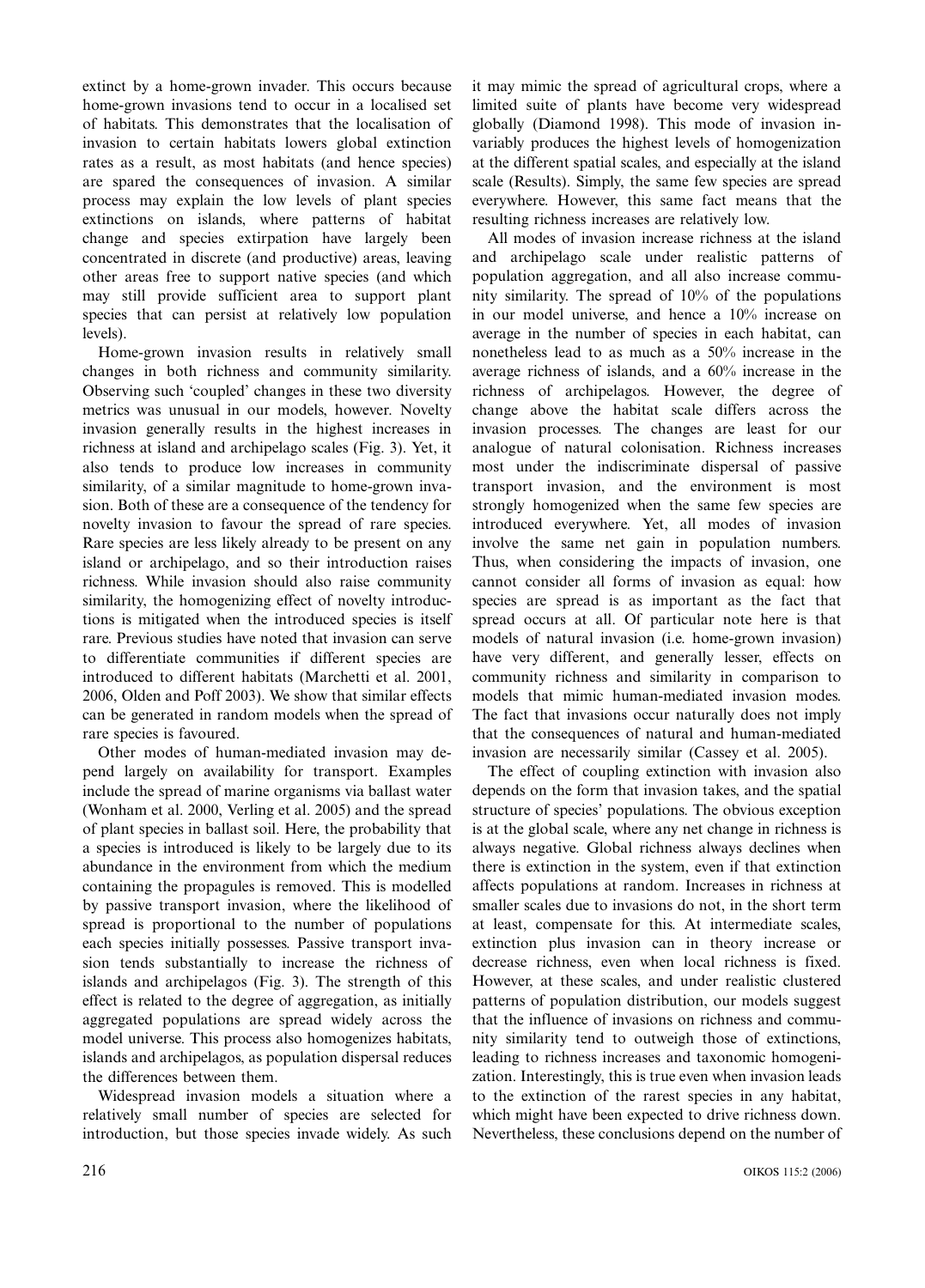extinctions per invasion. If the number of extinctions exceeds the number of invasions by a sufficient amount, decreases in richness will result. The effects on community similarity are less clear and probably non-linear. Although extinction tends to differentiate communities in our models (Fig. 3g, 3j), as the proportion of extinctions increases, it is likely that community similarity will start to increase again. Ultimately, the rarer native species will all be driven extinct, and only widespread invaders will be left.

In summary, we think that our simple models furnish three important conclusions with respect to changes in species richness and community similarity through different modes of invasion and extinction. First, the effects of invasion and extinction processes depend on the degree of spatial aggregation in native populations. Our models clearly show that the degree to which a particular taxonomic group varies in its population aggregation will influence how its richness and similarity are altered under different extinction and invasion modes. Second, the effects of invasion and extinction processes vary with scale. Although richness is constrained to stay constant on average at the habitat scale, coupling extinction and invasion can lead to substantial changes in richness and community similarity at larger spatial scales. Overall, our model universes show no net changes in population numbers, yet many species lose populations following invasion without going extinct from an island (or from an archipelago or globally), while some species are indeed driven globally extinct. Increases in richness at a given spatial scale may nevertheless belie extinction at that and/or other scales.

Third, and most importantly, different modes of invasion and extinction produce very different changes in richness. The effect is clearest for different invasion modes because we model a greater variety of these. In general, home-grown invasion leads to the lowest increases in richness, and transport invasion the highest. The greatest homogenization tends to arise through the widespread invasion model. Thus, invasion modes are not the same in terms of their effects on recipient communities. While species richness and composition at all spatial scales were altered through natural invasion processes before humans spread across the world, natural and human-mediated invasion processes may lead to very different outcomes for plant and animal communities.

Acknowledgements - Funding assistance was provided by the Leverhulme Trust (grant F/00094/AA). This work was conducted as part of the ''Exotic species: a source of insight into ecology, evolution and biogeography'' Working Group supported by the National Center for Ecological Analysis and Synthesis, funded by the National Science Foundation (grant DEB-0072909), the Univ. of California, and the Santa Barbara campus. PC thanks S. Zalba for helping to organise the ''Biological invasions: sharing experiences to develop effective research and management strategies'' symposium at the 2005 Society for Conservation Biology meeting in Brasilia where

these results were first presented. We thank J. Olden for constructive comments on the manuscript.

### **References**

- Blackburn, T. M., Cassey, P., Duncan, R. P. et al. J. 2004. Avian extinction and mammalian introductions on oceanic islands. Science 305: 1955-1958.
- Brown, J. H. and Sax, D. F. 2004. An essay on some topics concerning invasive species.  $-$  Aust. Ecol. 29: 530-536.
- Cassey, P., Blackburn, T. M., Duncan, R. P. et al. 2005. Concerning invasive species: a reply to Brown and Sax.  $-$  Aust. Ecol. 30: 475 $-480$ .
- Cox, G. W. 1999. Alien species in North America and Hawaii. Island Press.
- Davis, M. A. 2003. Biotic globalization: does competition from introduced species threaten biodiversity? – BioScience 53: 481-489.
- Diamond, J. 1998. Guns, germs and steel. A short history of everybody for the last  $13000$  years. - Vintage.
- Drake, J. M. and Lodge, D. M. 2004. Hotspots for biological invasions determined from global pathways for nonindigenous species in ballast water.  $-$  Proc. R. Soc. B 271:  $575 - 580.$
- Duncan, R. P. and Williams, P. A. 2002. Darwin's naturalization hypothesis challenged.  $-$  Nature 417: 608-609.
- Elton, C. 1958. The ecology of invasions by animals and plants. Methuen.
- Flannery, T. F. 1994. The future eaters. Reed.
- Fuller, P. L., Nico, L. G. and Williams, J. D. 1999. Nonindigenous fishes introduced into inland waters of the United States, - Am. Fish. Soc., Spec. Publ. 27.
- Gurevitch, J. and Padilla, D. K. 2004. Are invasive species a major cause of extinctions? – Trends Ecol. Evol. 19:  $470 - 474$
- Hobbs, R. J. and Mooney, H. A. 1998. Broadening the extinction debate: population deletions and additions in California and Western Australia. Conserv. Biol. 12:  $271 - 283$ .
- Hubbell, S. P. 2001. The unified neutral theory of biodiversity and biogeography. – Princeton Univ. Press.
- Legendre, P. and Legendre, L. 1998. Numerical ecology (2nd English ed.). Elsevier Science.
- Leibold, M. A., Holyoak, M., Mouquet, N. et al. 2004. The metacommunity concept: a framework for multi-scale community ecology.  $-$  Ecol. Lett. 7: 601-613.
- Lever, C. 1992. They dined on eland: the story of acclimatisation societies. - Quiller Press.
- Lockwood, J. L. 1999. Using taxonomy to predict success among introduced avifauna: relative importance of transport and establishment.  $-$  Conserv. Biol. 13: 560 $-567$ .
- Lockwood, J. L. 2004. How do biological invasions alter diversity patterns? A biogeographical perspective. - In: Lomolino, M. and Heaney, L. (eds), Frontiers in biogeography. Sinauer Press, pp.  $271-310$ .
- Lockwood, J. L. 2006. Life in a double-hotspot: the transformation of Hawaiian passerine bird diversity following invasion and extinction.  $-$  Biol. Invas. 8: 449–457.
- Long, J. L. 1981. Introduced birds of the world.  $-$  Universe Books.
- Loreau, M., Mouquet, N. and Gonzalez, A. 2003. Biodiversity as spatial insurance in heterogenous landscapes. - Proc. Natl Acad. Sci. 100: 12765-12770.
- Marchetti, M., Light, T. S., Feliciano, J. et al. 2001. Physical homogenization and biotic homogenization in aquatic systems. – In: Lockwood, J. and McKinney, M. (eds), Biotic homogenization. Kluwer/Academic Press, pp. 259-278.
- Marchetti, M. P., Lockwood, J. L. and Light, T. 2006. Urbanization promotes invasion and extinction but not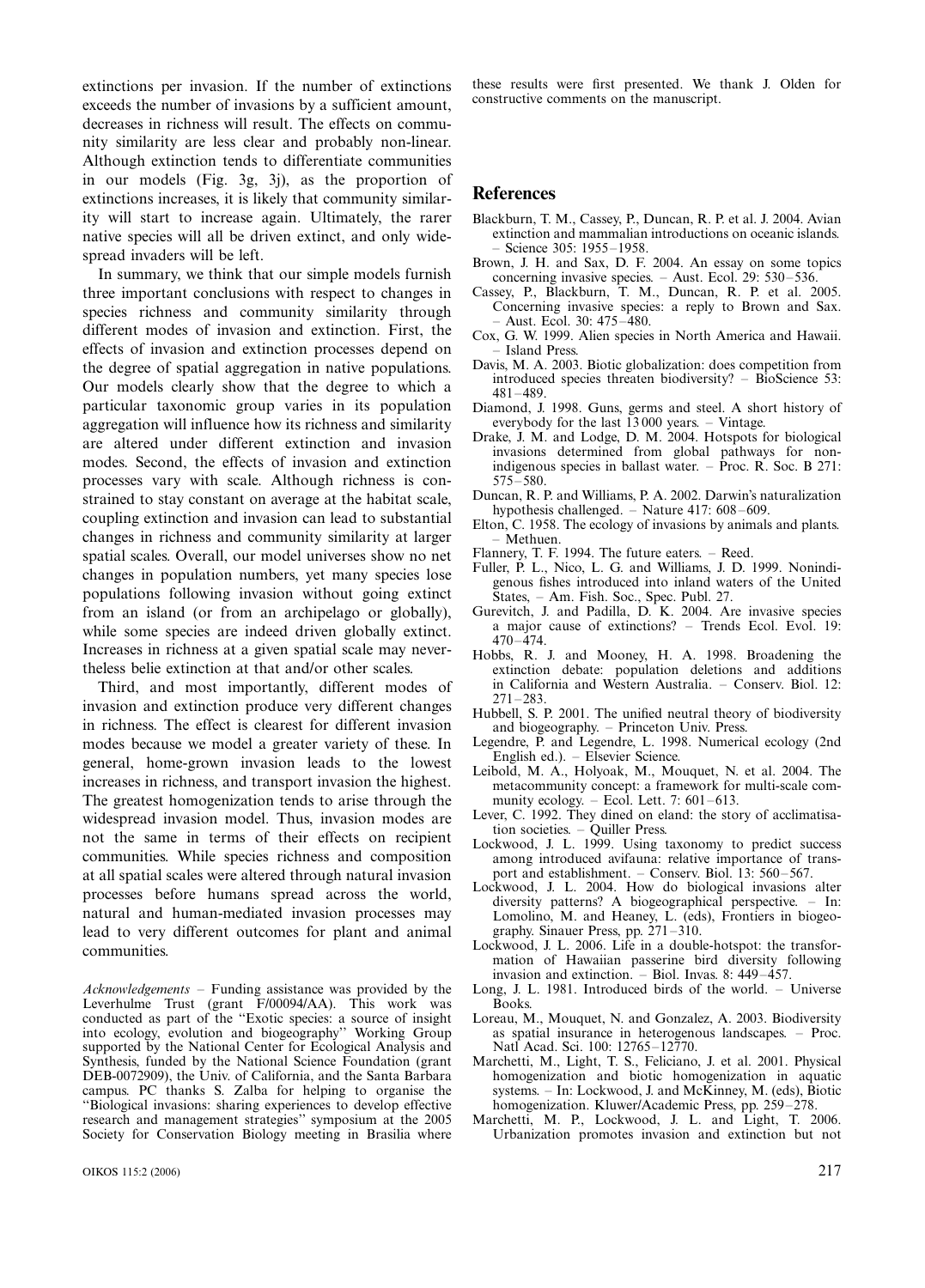homogenization among California freshwater fishes. - Biol. Conserv. 127: 310-318.

- McKinney, M. L. 2005. Species introduced from nearby sources have a more homogenizing effect than species from distant sources: evidence from plants and fishes in the USA. – Div. Distr. 11: 367-374.
- McKinney, M. L. and Lockwood, J. L. 1999. Biotic homogenization: a few winners replacing may losers in the next mass extinction.  $-$  Trends Ecol. Evol. 14: 450-453.
- Naeem, S. and Li, S. 1997. Biodiversity enhances ecosystem reliability.  $-$  Nature 390: 507-509.
- Olden, J. D. and Poff, N. L. 2003. Toward a mechanistic understanding and prediction of biotic homogenization.  $-$  Am. Nat. 162: 442 $-$ 460.
- Olden, J. D. and Poff, N. L. 2004. Ecological processes driving biotic homogenization: testing a mechanistic model using fish faunas.  $-$  Ecology 85: 1867–1875.
- Olden, J. D. and Rooney, T. P. 2006. On defining and quantifying biotic homogenization. Global Ecol. Biogeogr.  $15: 113-120$ .
- Olden, J. D., Poff, N. L. and McKinney, M. L. 2006. Forecasting faunal and floral homogenization associated with human population geography in North America. Biol. Conserv. 127: 261-271.
- Pyšek, P. 2003. Czech alien flora and the historical pattern of its formation: what came first to Central Europe?  $-$  Oecologia  $135: 122 - 130.$
- Sax, D. F., Gaines, S. D. and Brown, J. H. 2002. Species invasions exceed extinctions on islands worldwide: a comparative study of plants and birds. - Am. Nat. 160:  $766 - 783$
- Sax, D. F. and Gaines, S. D. 2003. Species diversity: from global decreases to local increases.  $-$  Trends Ecol. Evol. 18: 561– 566.
- Scott, J. M., Conant, S. and van Riper III, C. 2001. Introduction. – In: Scott, J. M., Conant, S. and van Riper III, C. (eds), Evolution, ecology, conservation, and management of Hawaiian birds: a vanishing avifauna. Studies in avian biology No. 22. Cooper Ornithol. Soc. & Allen Press Inc, pp.  $1 - 12$ .
- Soulé, M. E. (ed.) 1987. Viable populations for conservation. - Cambridge Univ. Press.
- Verling, E., Ruiz, G. M., Smith, L. D. et al. 2005. Supply-side invasion ecology: characterizing propagule pressure in coastal ecosystems. – Proc. R. Soc. B  $272$ : 1249–1257.
- Wonham, M. J., Carlton, J. T., Ruiz, G. M. et al. 2000. Fish and ships: relating dispersal frequency to success in biological invasions. - Mar. Biol. 136:  $1111 - 1121$ .